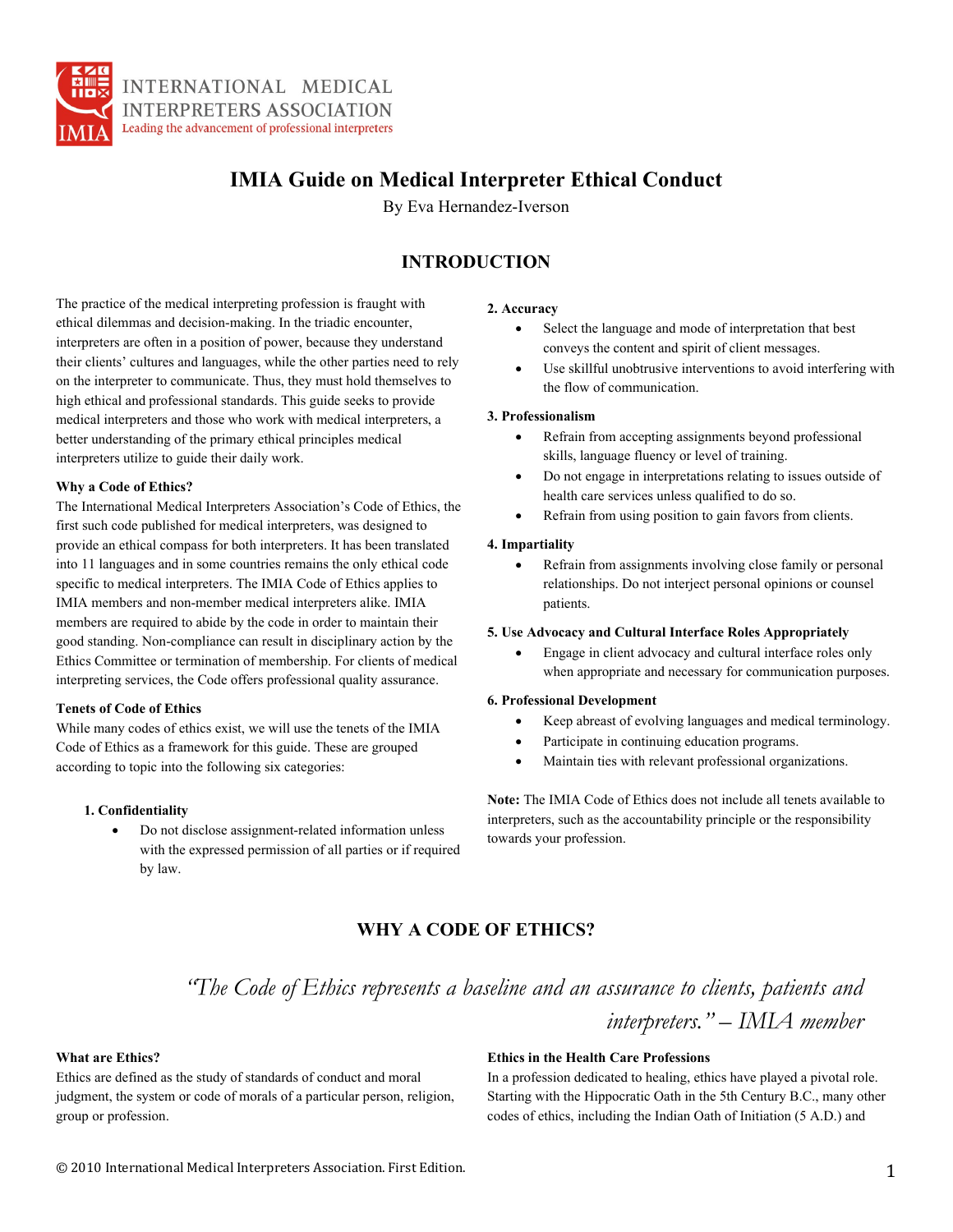Daily Prayer of the Physician (12 A.D.) have required health workers to uphold a number of professional and ethical standards based on the notion to "First, do no harm."[i](#page-10-0) Ethics in the health care professions are based on the principles of transparency, right to equal treatment, confidentiality, informed consent and beneficence.<sup>[ii](#page-10-1)</sup>

*Transparency:* Treatment options and care should be clear to clients, and deception should be avoided in medical encounters. Patients also have a right to know who is serving them and what their roles are, thus the need for interpreter introductions.

Note to interpreters: Transparency is not a principle that is shared in every culture, yet it is a strong ethical principle in Western Medicine that needs to be respected in the US due to legal reasons. For example, in the US, it is not the patient's family that decides what health information is shared with the patient. It is the other way around. It is the patient who decides what health information is shared with the family.

*Right to equal treatment:* Patients have a right to receive treatment in a language they understand; these rights are governed by federal antidiscrimination laws and the ADA.

Note to interpreters: According to the Culturally and Linguistically Appropriate Services (CLAS) Standard 5, it is a patient's right to receive information in a language he or she can understand, and to be notified of their rights to interpreter services orally and in written form.<sup>[iii](#page-10-1)</sup>

*Confidentiality*: Any information shared between clients should be maintained confidential and utilized only for medical purposes.

*Informed consent*: Patients should be aware of treatment options and consent to treatment only after understanding these options. Communicating information accurately is essential to informed consent.

*Beneficence*: The health and wellbeing of patients is a core value in all health care professions, as well as in medical interpreting.

Note: Engaging in the patient advocacy role, for most health care professions, means ensuring the wellbeing of patients, and not necessarily taking the side of a patient, representing a patient, or addressing a grievance during a triadic encounter.

### **Why is a Code of Ethics necessary?**

If ethics are so tightly linked to health care professions, some may wonder why a Code of Ethics specifically designed for Medical Interpreters is necessary. The International Medical Interpreters Association was the first organization to author a code of ethics specifically for medical interpreters. It was quickly adopted nationally. The purpose of this first code of ethics was to present a standard of behavior that ensures the integrity of the profession. This brings about accountability, responsibility and trust to the individuals the profession serves. Several other codes have been authored since to expand on the work the IMIA had done. While the IMIA Code of Ethics shares some common elements with other Codes of Ethics, it is specifically designed to address ethical dilemmas that medical interpreters face in the

workplace. The Code not only provides a blueprint of ethical conduct for interpreters, but also reassures clients that IMIA-member interpreters are held to professional and ethical standards.

In short, the Code benefits all. For interpreters, it presents a standard of behavior that will improve their professionalism and their ability to serve clients. For clients and providers, it offers assurance that professional standards are upheld and reaffirms the value of working with IMIA-member interpreters.

### **Who do Medical Interpreter Codes of Ethics apply to?**

While the IMIA Code is mandatory only for IMIA-member interpreters, the code applies to all interpreters working in health care settings. IMIA members also abide by other codes of ethics in the field, through memberships in other organizations or employment in an institution that has its own code of ethics. A code of ethics is also important for also employers and interpreter managers, and can enable them to better guide interpreters and have mechanisms in place to address breeches.

#### **How are Codes of Ethics enforced?**

For members of the IMIA, penalties for not abiding by the IMIA code of ethics include loss of certification and good standing with the organization. The recently appointed IMIA Ethical Committee will review complaints of an IMIA-member medical interpreters' ethical conduct. Other organizations should have their own guidelines to address breeches of their code of ethics.

**Responsibility Toward Ensuring Adequate Working Conditions**  According to the ASTM Standards of Professional Conduct:<sup>[iv](#page-10-1)</sup>

"The interpreter shall strive to ensure effective and productive communication in any given professional situation and make every effort to have working conditions in place that will allow him or her to provide quality interpretation services."

These are the only Standards of Practice that include this ethical responsibility for interpreters and are therefore worth mentioning. Interpreters are ethically bound not only to their patients, providers, employers and clients, but also to the profession they belong to.

For example, if an interpreter is asked to interpret for a joint replacement prep session for patients, he or she should ask for the materials to be presented or shared in the class ahead to be able to prepare.

Interpreting is very strenuous work mentally. Studies have shown that after interpreting for 20 minutes, quality tends to decrease due to interpreter fatigue. It is up to medical interpreters themselves to request frequent breaks after a 20 minute or longer interpretations to ensure optimal interpretation.

*"The Code of Ethics serves as a blueprint of the dos and don'ts of interpreting. It takes away the guessing game."* 

*– IMIA member* 

© 2010 International Medical Interpreters Association. First Edition. 2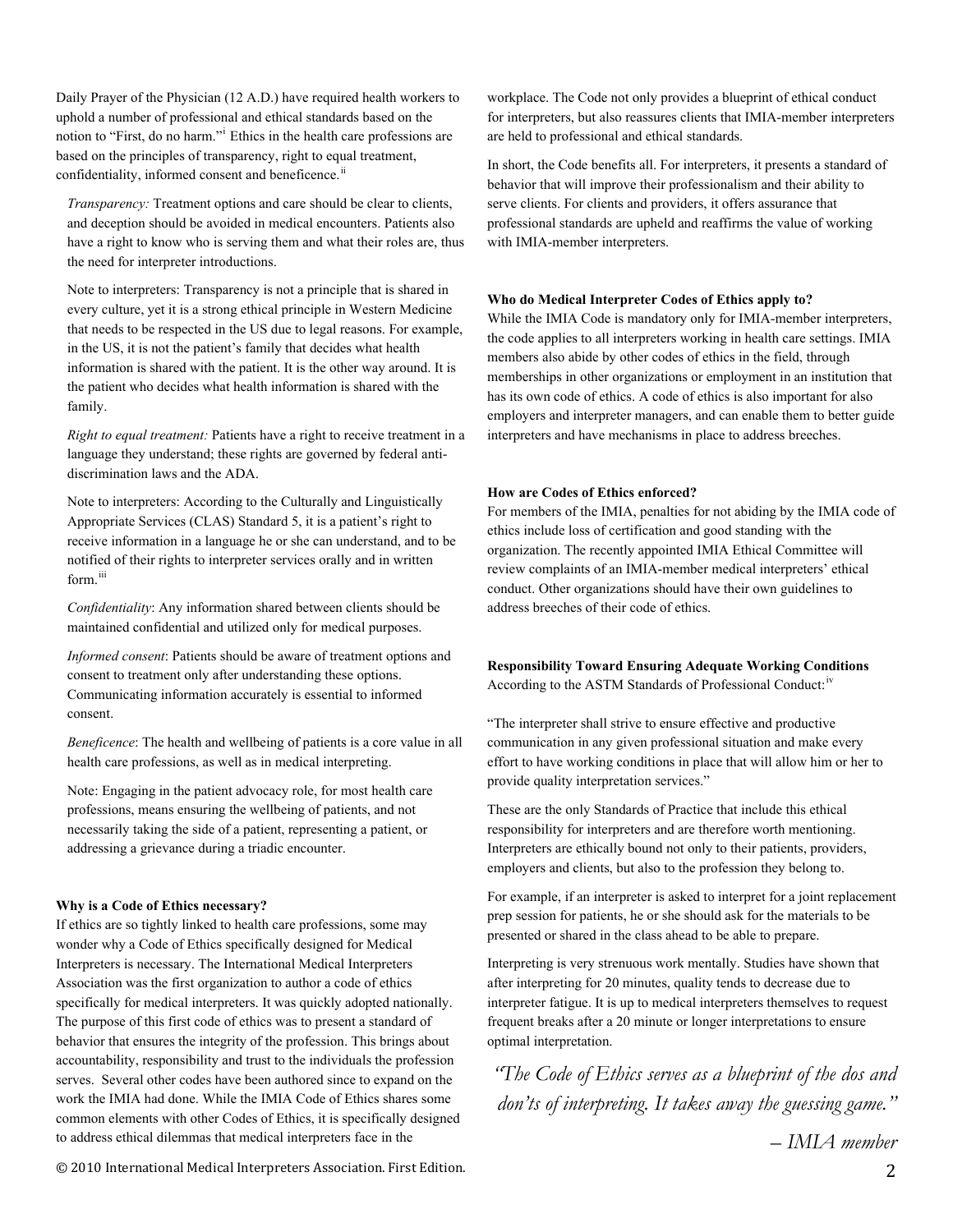## **BREAKING DOWN THE IMIA CODE OF ETHICS**

The IMIA Code of Ethics consists of twelve tenets that address common ethical dilemmas faced by medical interpreters and serve as a guide to professional behavior. These tenets are grouped, by topic, into six categories: Confidentiality, Accuracy, Professionalism, Impartiality, Use Cultural Interface and Advocacy Appropriately, and Professional Development. Each of these categories is explored below, along with best practices shared in a 2009 survey by IMIA-member interpreters.

# **Confidentiality**

### *Covered tenets:*

• Do not disclose assignment-related information unless with the expressed permission of all parties or if required by law.

**\_\_\_\_\_\_\_\_\_\_\_\_\_\_\_\_\_\_\_\_\_\_\_\_\_\_\_\_\_\_\_\_\_\_\_** 

Canadian Code of Ethics: "Interpreters strive to maintain impartiality by showing no preference or bias to any party involved in the interpreted encounter."

In health care settings, preserving the anonymity and privacy of patient information is crucial. Ensuring confidentiality responds to patients' core need for privacy, prevents discrimination and ethical dilemmas, and is mandated by federal laws.

### **Health Insurance Portability and Accountability Act (HIPAA)**

Primary among these laws is the Health Insurance Portability and Accountability Act (HIPAA) of 1996. This act protects the personal health information held by health care providers, health plans (including Medicare and Medicaid), and health care clearinghouses. HIPAA also gives patients an array of rights with respect to that information. Privacy rules allow for disclosure of personal health information when it is needed for patient care and other important purposes. To learn more about health information privacy, visit<http://www.hhs.gov/ocr/privacy>

In addition to federal privacy laws, medical interpreters should know and uphold the privacy laws of the institutions where they provide services. These may be found on the institution's Web site, as well as in the Patient Bill of Rights.

Critical patient information should only be shared with appropriate medical staff and used for medical purposes. If possible, it should be kept in patient charts and not be removed from the institution. Medical interpreters have different levels of access to patient information depending on their working status and responsibilities.

In addition to not disclosing patient information to medical staff, medical interpreters should refrain from disclosing information shared by a patient in a session with one provider to another provider in another session with that same patient.

### **What Colleagues are doing to Ensure Confidentiality?**

To maintain confidentiality, medical interpreters offered the following practical ideas in a sur[v](#page-10-2)ey conducted by IMIA in  $2009^{\circ}$ :

- Interpret only behind closed doors.
- Avoid discussing sensitive medical information in hallways, elevators, etc.
- Keep patient notes and information in folders and charts, at the institution.
- Shred medical notes after an assignment.
- Avoid revealing names unless necessary for work-related reasons (i.e. patient advocacy) and don't discuss patient information with others.
- Disclose to both parties that you are bound by a Code of Ethics to maintain information confidential.
- Do not volunteer health information about a patient to family members.
- Do not share the name of the patient or other identifying information when discussing case studies.
- Do not ask providers or other health care workers about the health of a patient you interpreted for.
- Do not leave any document with the patient's name in a public area.

### **When is it justifiable to break the Code of Confidentiality?**

While maintaining confidentiality is the norm, medical interpreters have a legal obligation to disclose patient-stated information to them in the following scenarios:

- The patient has communicated the desire to hurt self or others.
- There are statements of child, domestic, or elderly abuse.

In these cases, state law requires health care workers to report certain subsets of patients to governmental or law enforcement authorities. Injured or neglected individuals comprise the largest group of these patients. Medical interpreters should report these statements to the patient's physician or their employer so that it can be appropriately reported.

Health care personnel currently accept these policies for the reporting of child abuse and elder abuse as an enhancement of patient care  $[1]$ . Much of the literature on child abuse and elder abuse assumes that reporting to

© 2010 International Medical Interpreters Association. First Edition. 3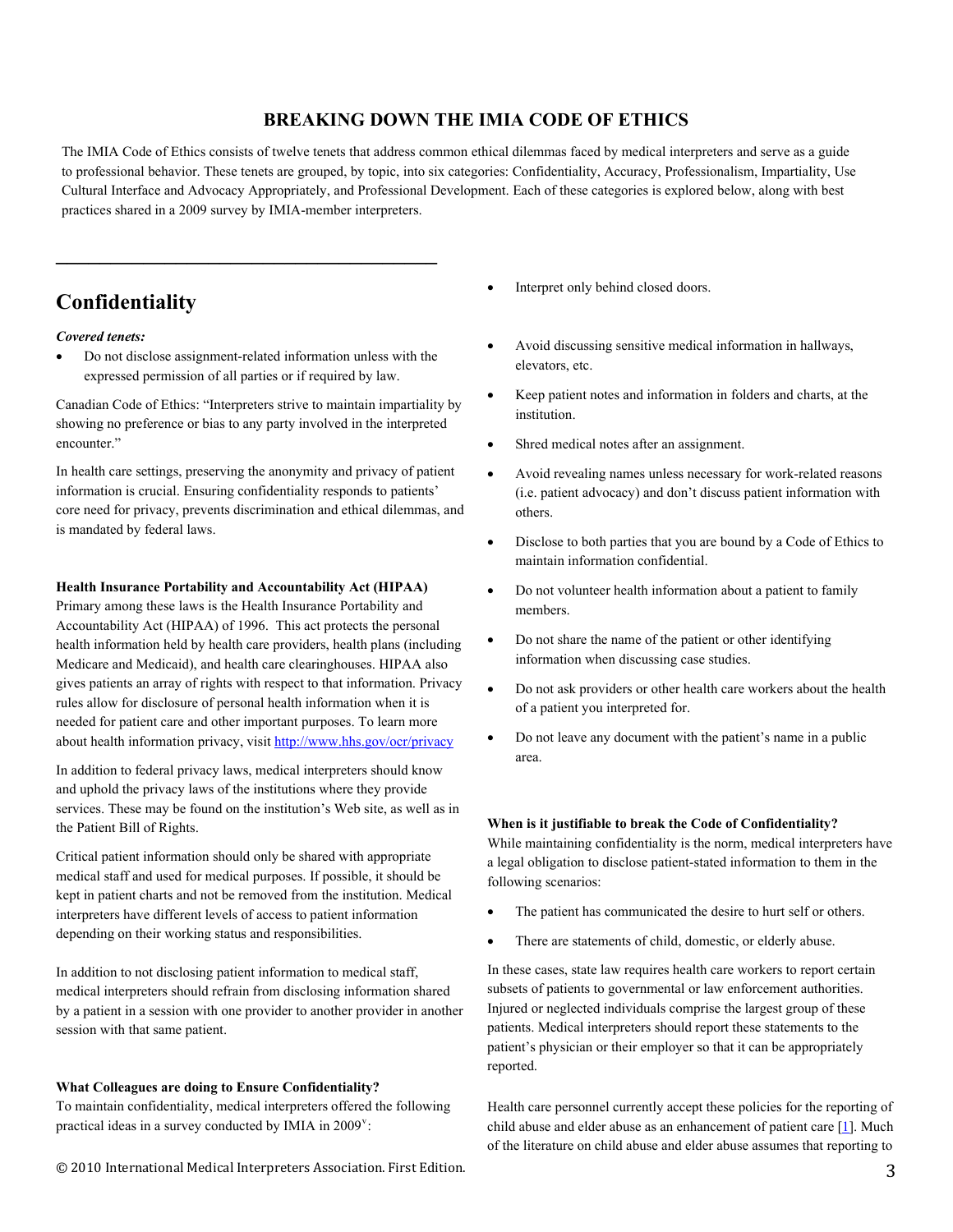the authorities increases the safety of these victimized populations, although that literature does not specifically test the assumption [[2](http://virtualmentor.ama-assn.org/2007/12/oped1-0712.html#2#2)]. All 50 states currently mandate that health care workers report child abuse to state authorities  $[3]$ , and 47 states require that elder abuse be reported to state authorities or local law enforcement [\[4\]](http://virtualmentor.ama-assn.org/2007/12/oped1-0712.html#4#4). Mandatory reporting of injuries in elders and children seems warranted in an effort to decrease the risk of further injury and death in these vulnerable populations.

### **Accuracy**

### *Tenets covered:*

- *Interpreters will select the language and mode of interpretation that most accurately conveys the content and spirit of the messages of their clients.*
- *Interpreters will use skillful unobtrusive interventions so as not to interfere with the flow of communication in a triadic medical setting.*

### **Helping Ensure Informed Consent**

Informed consent is a guiding principle of ethics in health care settings. This principle implies that patients are fully informed of treatment options and understand basic medical information prior to giving consent to treatment. When patients have Limited English Proficiency  $(LEP)^1$  $(LEP)^1$ , qualified medical interpreters can play a pivotal role in ensuring these patients understand treatment benefits, risks and alternatives before consenting to treatment.

The Civil Rights Act of 1964 prohibits discrimination based on race, ancestry, national origin and ethnicity. Supreme Court ruling Lau vs. Nichols affirms the connection between discrimination based on national origin and language rights. To learn more, visit: [http://usdoj.gov/crt/cor/coord/titlevi.htm.](http://usdoj.gov/crt/cor/coord/titlevi.htm)

### **Selecting an Appropriate Mode of Interpretation**

A medical interpreter is the professional best equipped to select the most appropriate mode of interpretation to ensure accurate interpretation. Training and ongoing education can ensure that interpreters are able to select the best mode for each case. As the interpretation expert in the triadic encounter, the medical interpreter should have the ultimate decision on which mode of interpretation to utilize. For example, some medical interpreters are comfortable with sight translation while others

prefer that the provider read the text in segments for them to interpret them orally. While that is not a mode, it is up to the interpreter to decide which manner they can best render their interpretation, whether consecutively, via sight translation, or simultaneous mode, when the situation calls for it.

Medical interpreters need to be trained in *consecutive* and *simultaneous interpreting* modes in order to be qualified to interpret accurately in every medical situation to be encountered. *Consecutive interpreting* involves interpreting segments of speech after the speaker stops speaking, typical in dialogue.

*Simultaneous interpreting* involves interpreting continuous speech while a speaker is still speaking, with a short delay, called *décalage*. This mode is required whenever the speaker is not able to pause due to the setting (giving a long explanation or class) or due to the emotional state (a crying patient who cannot pause or one who is giving a rendition of an accident, for example).

Simultaneous interpretation produces more fatigue to the interpreter than consecutive interpretation. Therefore, the common practice within this mode is to work in teams, in which the interpreters switch every 20/30 minutes and the "off" interpreter supports the "on" interpreter by verifying the accuracy of the delivery. Therefore, it would be worth it to suggest or establish the practice that when a situation warrants simultaneous interpretation for an extended period of time, a team of interpreters should be assigned to the encounter (or frequent breaks would be called on by the interpreter.) This will provide for more favorable working conditions for the interpreter.

They also need to be able to sight translate medical documents into the patient's care language. *Sight translation* involves reading messages written in one language, and orally transmitting those messages into the other language.

Furthermore, medical interpreters can provide transparency and clarity to medical encounters by interpreting accurately communication between providers and patients. In so doing, interpreters can help prevent medical errors and increase the efficiency of treatments and patient adherence, without giving medical advice or interfering with the provider's role.

#### **Using Skillful Interventions to Ensure Flow of Communication**

The dynamics of communication between three individuals: provider, patient and interpreter, can be challenging. This event is referred to as the "triadic medical encounter," where a provider and patient communicate with each other with the help of a medical interpreter.

In this situation, interpreters often have a privileged position, as they understand what both provider and patient are saying, while the other parties do not. At the same time, the interpreter's role is to communicate information as accurately as possible, without intervening unless necessary.

To help communication flow smoothly between provider and patient, interpreters have found the following strategies helpful:

 <sup>1</sup> **Limited English Proficient** (LEP)

<span id="page-3-0"></span>The U.S. Department of Human Services Office of Civil Rights defines Limited English Proficient persons as those who are unable to communicate effectively in English because their primary language is not English and they have not developed fluency in the English language. To learn more, visit

http://www.hhs.gov/ocr/civilrights/resources/specialtopics/lep/index.htm l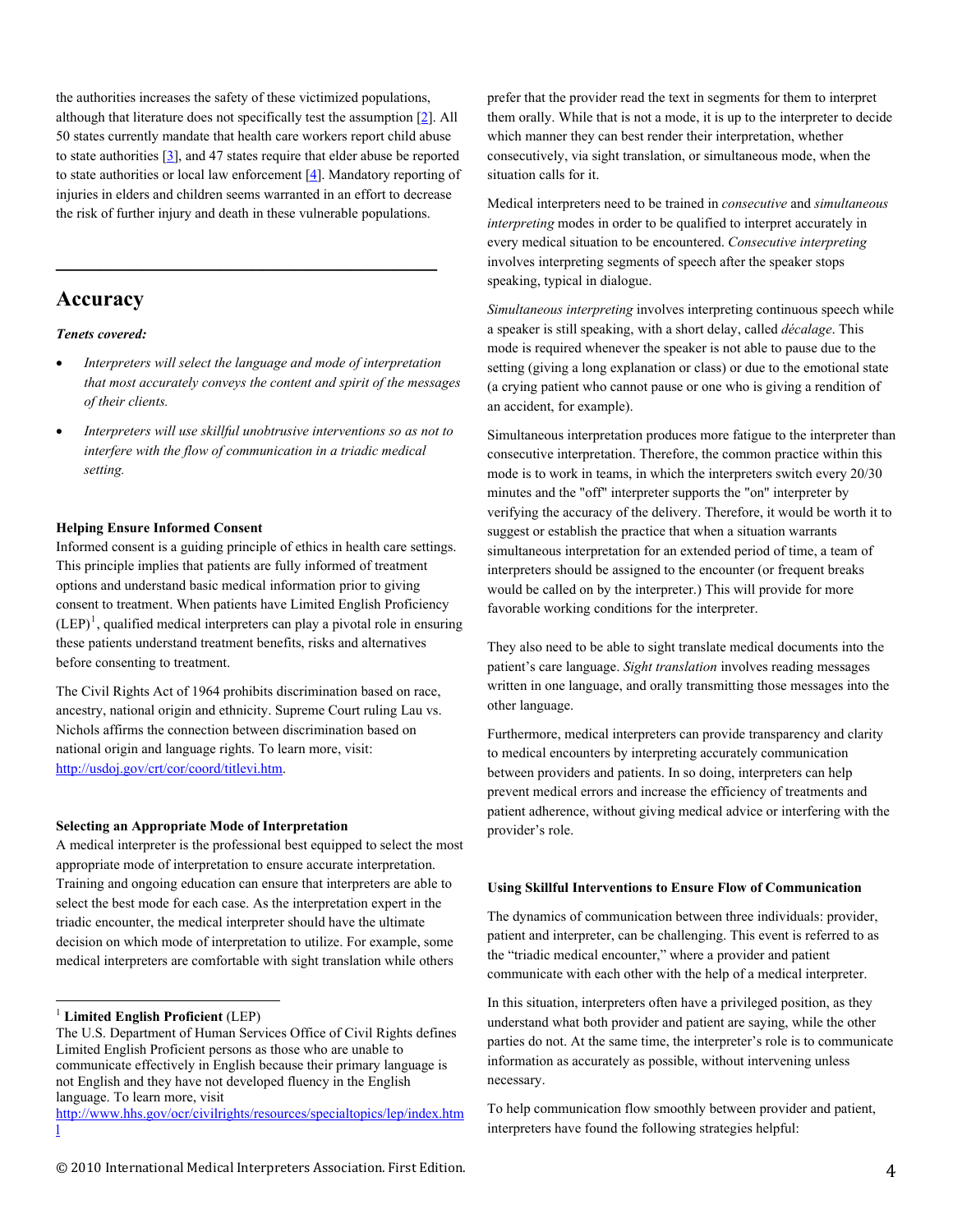- Do not imitate the patient's posture and facial expression. The provider needs to focus on the patient, not the interpreter.
- Encourage providers and patients to speak in the first person singular ("I"), and to address each other directly and not the interpreter. Explain that this will help them build a better rapport.

Note:  $3<sup>rd</sup>$  person might be required for cultural purposes of respectful patterns of speech or when the patient is mentally confused.

- Maintain appropriate distance and positioning.
- Indicate to clients that you (the interpreter) will interpret everything they say and everything the provider says to them. This prepares patients to address all issues to the provider and establish a rapport.
- Decide when it is most appropriate to intervene before, during, or after an assignment.
- Ask the provider to confirm, when needed, that patients understand what the provider stated.
- Inform your provider if you have any doubts about the patient's understanding.
- Use the clarifier role whenever necessary to double check what the source meaning is. This is particularly important when interpreting between non-specific languages and specific languages.
- Do not feel that you have the obligation to edit or 'smooth out' statements that can be offensive to the other party. Your obligation to the parties is to interpret everything that is being said by being transparent.
- Each party has the right to know what the other party is saying at all times.
- I interpret for the patient everything, even when the parties are not speaking to the patient, so they know what is going on. They need to know what is being said in the room.

### **Role of Mediator is outside the interpreter's scope of work**

The role of mediator is one that has not been studied in the profession, and merits further inquiry. Oftentimes, interpreters feel tempted to mediate agreement between the two parties in the attempt to build a better rapport between patient and provider. However, this is contrary to the ethical tenets of accuracy, professionalism, and impartiality.

The Code of Ethics addresses the primary function of an interpreter, which is to interpret communication between two languages and cultures accurately. Communication requires understanding, and not agreement—each party should fully understand the other and still agree to disagree at times. Interpreters need to learn to feel comfortable interpreting in discussions where there is strong disagreement and learn to disassociate themselves from the participant's interests or opinions. This is where the guideline of 'minimal intervention' is most useful to interpreters, who will apply it according to their professional approach to facilitation. Only intervene when there is misunderstanding, do not

intervene if there is disagreement. Many communicative acts include areas or topics where participants will disagree.

Medical interpreters interpret meaning, and not just words. They are committed to transmitting accurately and completely the *content* and *spirit* of the original message into the other language without omitting, modifying, condensing, or adding. In order to do this, occasionally they must step out of the conduit role into the clarifier role.

One IMIA member encountered such a dilemma when interpreting for a woman during a follow-up exam after having a miscarriage. After the exam, the doctor asked if the patient had any further questions. She said, "No, I just don't want to be here anymore." The doctor replied, "Ok, we'll get you out of here as soon as possible."

The interpreter felt compelled to step into the clarifier role and inform the doctor outside of the room that he felt the tone the patient had used in the phrase "I don't want to be here anymore," could be as a means to possibly say she would rather not be alive. The doctor continued the conversation with the patient, and learned that the patient was exhibiting signs of depression after her miscarriage. The patient was then admitted for severe depression and was able to receive the needed treatment.

Each case is unique, and professional judgment is required. One way interpreters can analyze such situations is by asking, "Will intervention at this moment facilitate accurate communication between patient and doctor?"

**\_\_\_\_\_\_\_\_\_\_\_\_\_\_\_\_\_\_\_\_\_\_\_\_\_\_\_\_\_\_\_\_\_\_\_\_\_\_\_\_\_\_\_\_\_\_\_\_\_\_\_\_\_\_\_\_** 

# **Professionalism**

### *Tenets covered:*

- *Interpreters will refrain from accepting assignments beyond their professional skills, language fluency, or level of training.*
- *Interpreters will not engage in interpretations that relate to issues outside the provision of health care services unless qualified to do so.*
- *Interpreters will refrain from using their position to gain favors from clients.*

Medical interpreters often face situations where they are requested to go beyond their training and skills. For example, a Spanish-speaking interpreter may be asked to interpret for a Portuguese-speaking patient. The provider may be in a hurry, and make the assumption that Spanish and Portuguese are similar enough or that some interpretation is better than none. A hospital administrator may ask a medical interpreter to interpret for court proceedings occurring in a psychiatric unit. A police officer in the hospital may ask a medical interpreter to interpret for some questions about the incident that brought the patient to the hospital.

These dilemmas occur frequently in the field. When facing these situations, interpreters should consider their qualifications and how their individual actions affect the patient and other interpreters. Accepting assignments beyond professional skills can not only compromise the integrity of the assignment, it can also take opportunities away from

© 2010 International Medical Interpreters Association. First Edition. 5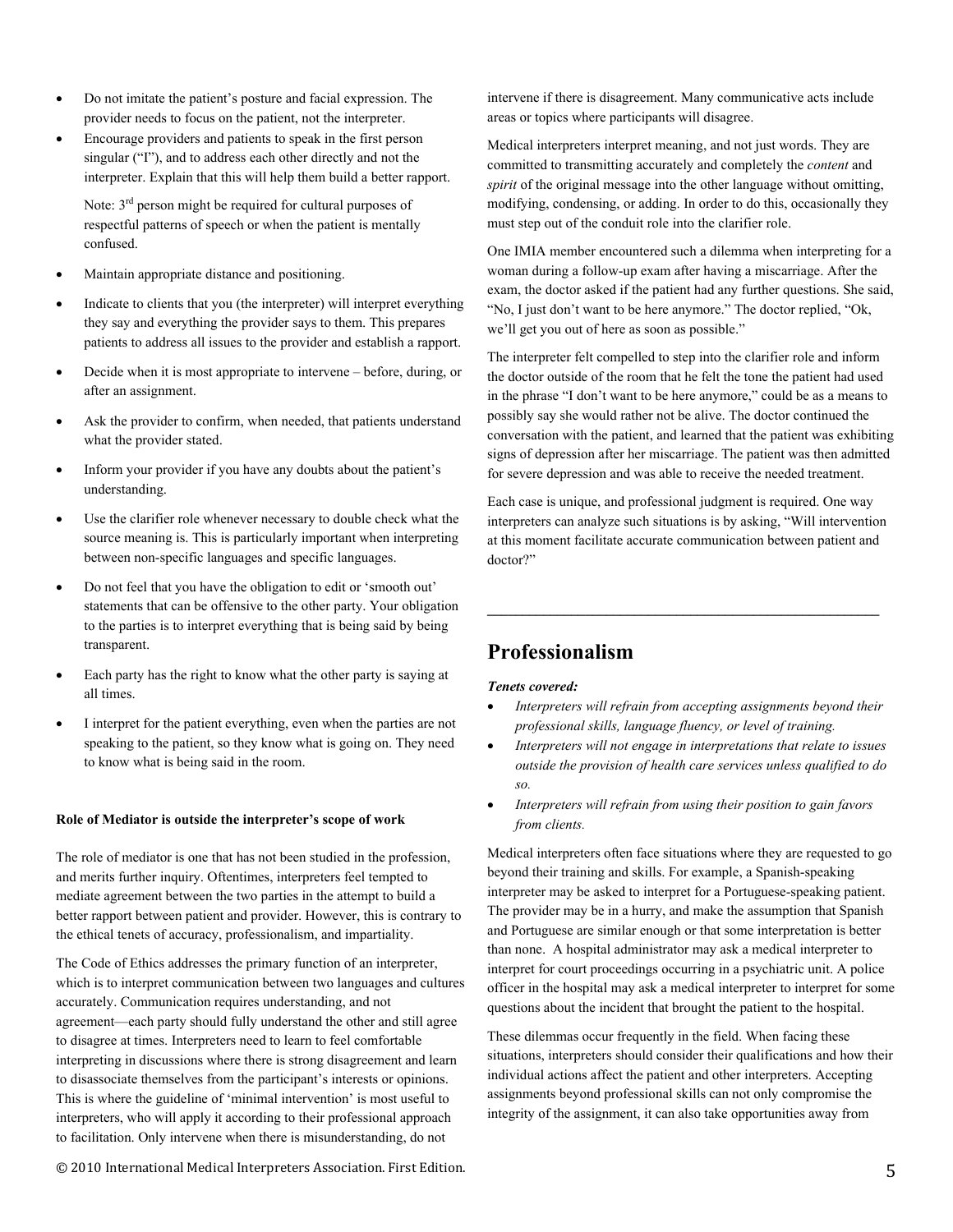colleagues who are qualified in particular areas. These situations may not be visible until after an interpreter accepts an assignment.

For example, while interpreting at a court proceeding requires legal interpreting qualifications, interpreting for a police officer might not. However, interpreting for a police officer might bring about a subpoena at a later time, so interpreters should follow their employer's guidelines, even when asked by the provider to go ahead. Providers may not be aware of the legal implications of interpreting for a police officer or another non-hospital professional who happens to be in the premises.

Interpreters should consider the specialized skills required for an assignment prior to accepting it. If necessary, ask clients for more time to research terminology for a given assignment. When unsure, it is best to opt out or ask for more time. This is possible when an interpreter knows he or she is going to a clinical trials - or a genetics - related appointment, for example. It is a sign of professionalism to ask for preparation materials in advance whenever possible.

When this is not possible and interpreters are faced with the pressure of interpreting unprepared, it is important to remember that telephone interpretation is always available, and is often a better alternative—both for interpreters and providers—than accepting assignments beyond their professional skills or level of training.

### **Declining Assignments that go Beyond Training**

Medical interpreters have used some of the following tactics to decline assignments that go beyond their skills and training:

- Be clear and honest with providers.
- Let clients know that while you may be able to understand much of what the patient may be saying, you may miss an important word or phrase, and even that small chance is too much too risk.
- Cite the code of ethics, you can say, "I would be doing a great disservice to the patient and you, the provider, and would be violating my professional code of ethics."
- Help providers find the interpreting alternatives they need. Contact a supervisor or agency. Suggest the services of a qualified telephone interpreter.
- Let them know that 'some' communication is not better than 'none' as it gives a false sense of security to all parties when there is not full understanding. It is a matter of patient safety. Only interpret in the languages that you are completely fluent in.

# **Impartiality**

### *Tenets covered:*

‐ *Interpreters will refrain from accepting an assignment when family or close personal relationships affect impartiality.* 

**\_\_\_\_\_\_\_\_\_\_\_\_\_\_\_\_\_\_\_\_\_\_\_\_\_\_\_\_\_\_\_\_\_\_\_\_\_** 

‐ *Interpreters will not interject personal opinions or counsel patients.* 

In the United States, professional distance is an important tenet for health care professionals. It allows one to remain objective and not get involved in a more personal relationship with a patient or provider, which might affect objectivity and impartiality. An interpreter's impartiality is essential to accurate communication between patient and provider. To remain impartial, interpreters should not share personal opinions or allow personal beliefs and relationships to affect communication. Impartiality, or professional distance, does not imply lack of concern for patients and assignments but speaks to the integrity of the profession and the process.

Interpreters, who can understand both patient and provider, are in a position of power. It is important that they handle that position with professionalism. Patients may feel more at ease with an individual who speaks their language and may naturally offer a greater degree of trust to interpreters than to their health care provider. It is important to manage that trust with ethical conduct. Maintaining impartiality in a triadic encounter is a skill that needs to be learned and practiced.

### **Strategies for Maintaining Impartiality**

Some strategies that interpreters use to manage trust and ensure impartiality include the following:

- Leave the room when the provider leaves the room.
- Avoid having personal side conversations with the patient outside the encounter with the medical professional. With time this increases the level of intimacy with the patient, which can hamper professional distance.
- If one party directs questions to the interpreter, redirect questions to the other party.
- Do not feel that you have to make the provider and the patient agree on everything. Honor their disagreements by allowing them to agree to disagree. Our role is to ensure accurate communication occurred and not to take sides with either party when there is a disagreement or to try to manage or smooth out the communication.
- Maintain impartiality by not allowing yourself to hint personal opinions to either party.

*"It's simple. Don't allow* 

*yourself to take sides." – IMIA Member*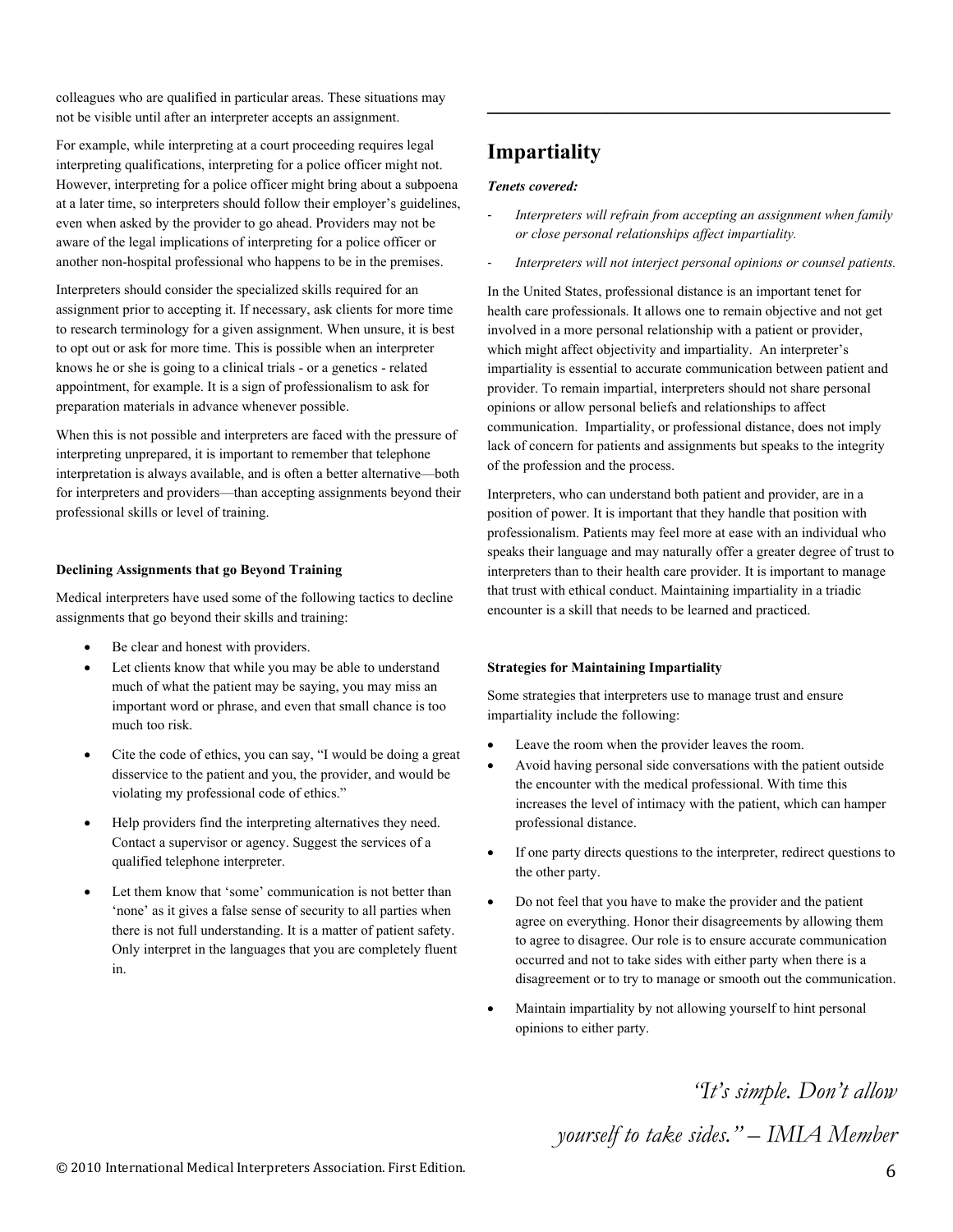# **Use Advocacy and Cultural Interface Roles Appropriately**

*\_*\_\_\_\_\_\_\_\_\_\_\_\_\_\_\_\_\_\_\_\_\_\_\_\_\_\_\_\_\_\_\_\_\_\_\_\_\_\_\_\_\_\_\_\_\_\_\_\_\_\_\_\_\_\_\_\_

### *Tenet covered:*

• *Interpreters will engage in patient advocacy and in cultural interface role of exploring cultural differences/practices to clients when appropriate and necessary for communication purposes, using professional judgment.* 

Interpreters may often feel the need to serve as cultural interfaces (IMIA Standards) or cultural clarifier role (CHIA Standards) or engage in patient advocacy (IMIA Standards). This is one of the more complex areas of the practice of medical interpreting.

# *When should interpreters go a step beyond interpreting what has been said to convey or explore what is not being said?*

### **According to the IMIA & EDC Standards of Practice:**

*"Language is not the only element at work in the interaction between providers and patients who speak different languages. The meaning inherent in the messages conveyed is rooted in culturally based beliefs, values, and assumptions. Interpreters, therefore, have the task of identifying those occasions when unshared cultural assumptions create barriers to understanding or message equivalence. Their role in such situations is not to 'give the answer' but rather to help both provider and patient to investigate the intercultural interface that may be creating the communication problem."* 

Standard B-2 of the IMIA Standards states that interpreters should, *"Recognize and address instances that require intercultural inquiry to ensure accurate and complete understanding."* 

Likewise, the IMIA Standards A-1, 4, 15, 16, 17, 18, as well as C-7, specifically address patient advocacy roles, which have anything to do with taking the patient's side but simply abiding by the health professional's code of beneficence.

Therefore, interpreters have a responsibility to use patient advocacy and cultural interface to ensure effective cross-cultural communication between clients. The term cultural broker has been used in the field but it is problematic as the term 'broker' is akin to 'mediator' or 'negotiator' and the terms 'interface' and 'clarifier' limit the role to an exploratory role, which is more appropriate.

© 2010 International Medical Interpreters Association. First Edition. 7 Balancing unobtrusive behavior with the goal of ensuring communication requires experience and confidence in your interpersonal skills as an interpreter. In [linguistics,](http://en.wikipedia.org/wiki/Linguistics) the **Sapir–Whorf hypothesis**  $(SWH)$ <sup>[vi](#page-10-2)</sup> (also known as the ["linguistic relativity hypothesis](http://en.wikipedia.org/wiki/Linguistic_relativity_hypothesis)") postulates a systematic relationship between the [grammatical categories](http://en.wikipedia.org/wiki/Grammatical_category) of the [language](http://en.wikipedia.org/wiki/Language) a person speaks and how that person understands the world

and behaves in it. Language and culture are inseparable, so it is not uncommon for a medical interpreter to have to engage as cultural interface to ensure communication between provider and patient.

The Medical Interpreting Standards of Practice<sup>[vii](#page-10-2)</sup>, describes cultural interface as one of the core duties of medical interpreters. This involves using culturally appropriate behavior and recognizing and addressing instances that require intercultural inquiry to ensure accurate and complete understanding.

Some practical ways to achieve this include:

- Paying attention to verbal and nonverbal cues that indicate culturally based miscommunication.
- Exploring relevant cultural information with clients.
- Clarifying cultural context and assisting speakers in translating 'untranslatable' concepts.
- Realizing that you can be impartial and engage in other roles, so long as your definition of patient advocacy does not mean taking the side of the patient or representing the patient
- Cultural interfacing does not mean 'assuming' that a cultural belief or value is a fact in the situation. Medical interpreters are not cultural anthropologists or cultural 'experts'. Medical interpreters know certain cultural values that might assist in the communicative event but should not be relied to know all cultural beliefs and values of a particular linguistic group.

According to the IMIA Code of Ethics, interpreter interventions should occur "*only when appropriate and necessary for communication purposes*" and require the use of professional judgment. The key to the interference, then, is whether or not there is a communication barrier.

### **Patient Education on Patient's Rights**

Civil Rights laws and federal legislation recognize and regulate the rights of patients with Limited English Proficiency (LEP)<sup>[viii](#page-10-2)</sup>. Many interpreters do not know that patient education is part of their patient advocacy role obligations. Several are under the impression that this is only a provider's responsibility. According to the Culturally and Linguistically Appropriate Services (CLAS) Standard 5, it is a patient's right to receive information in a language he or she can understand, and to be notified of their rights to interpreter services orally and in written form.<sup>[ix](#page-10-2)</sup> This assumes that all health care professionals have that obligation when interacting with an LEP or *linguistically diverse* patient.

Interpreters have a responsibility to exercise their advocacy role to educate patients on the following:

- Their right to an interpreter at no cost to them.
- How to request the services of an interpreter.
- The availability of phone and face-to-face interpreters in their institution.

The roles of cultural interface and patient advocate need further study and clarification so that all in the field are utilizing the same definitions.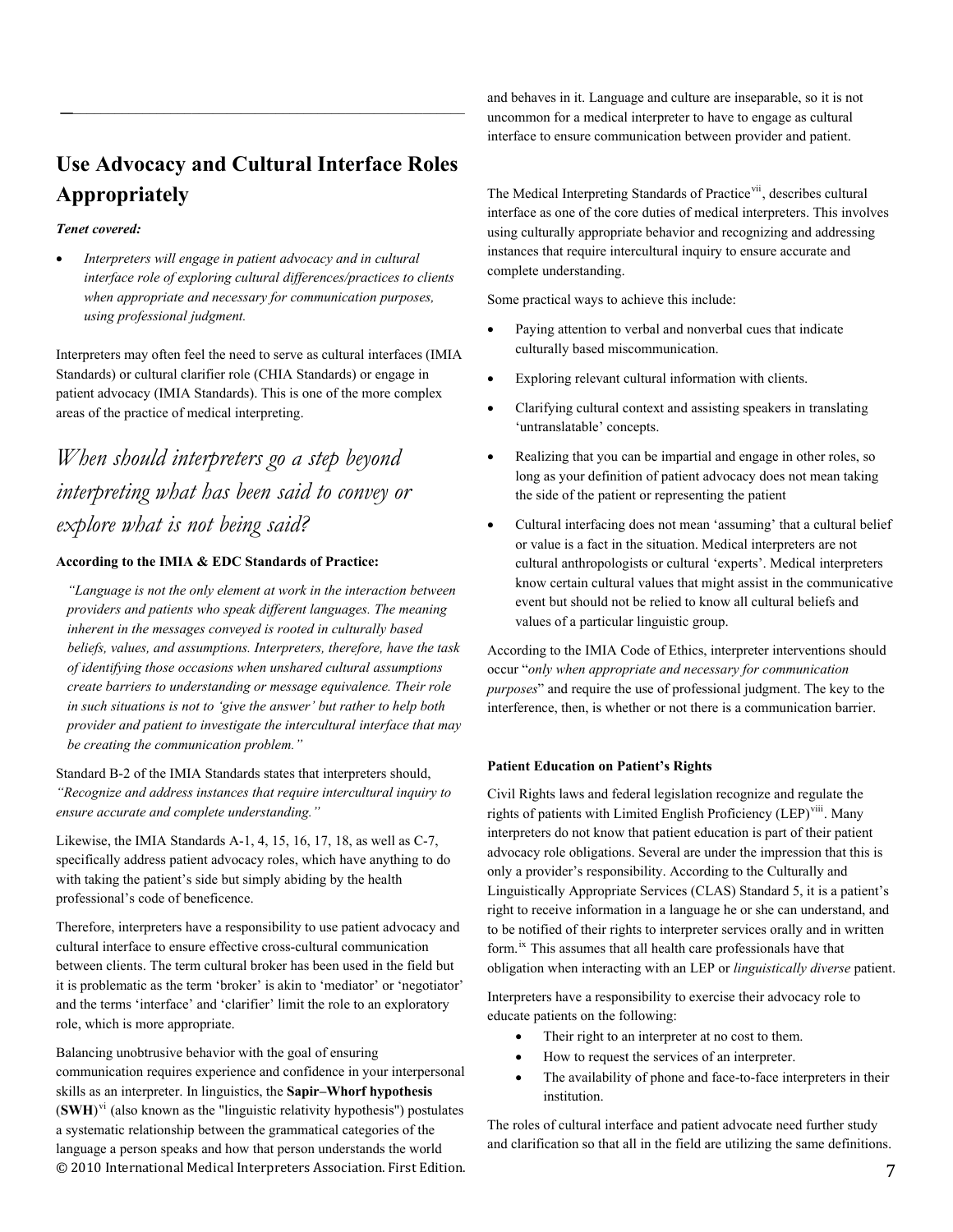This is particularly difficult for the patient advocate role, when many hospitals hire 'patient advocates' to represent patients in situations of grievance. At the same time most health care providers understand that the code of beneficence guides all those in the medical setting to work for the wellbeing of the patient. In the definition of beneficence, all are patient advocates, empowering patients to participate in their health care and not necessarily to take their side in any situation. In cases of grievance and patient complaints, medical interpreters should direct patients to the patient relations professionals or patient advocates, who are hired to address such issues.

# **Professional Development**

### *Tenets covered:*

- *Interpreters will keep abreast of their evolving languages and medical terminology.*
- *Interpreters will participate in continuing education programs as available.*
- *Interpreters will seek to maintain ties with relevant professional organizations in order to be up-to-date with the latest professional standards and protocols.*

Medical interpreting requires an evolving set of skills. As new medical technologies and treatments emerge, interpreters must stay abreast of changes in the medical field.

Languages are always evolving and it is important for the medical interpreter to remain connected with the changes occurring in the language they work in. Oftentimes, when bilingual individuals have lived away from their native country for many years, their local language improves while they might not stay abreast of new terminology or neologisms of some of their other working languages.

Maintaining professional skills sharpened is essential to abiding by any code of ethics. A well-trained interpreter is more likely to have the needed skills to maintain confidentiality, facilitate communication, act with professionalism and keep impartiality.

Medical interpreters can seek professional development through a number of resources.

*Continuing Education Workshops:* These workshops are most beneficial to interpreters who want more knowledge or skills in a specific area and those who want to refresh their skills in such areas. More training organizations and academic institutions are providing these workshops, in both face-to-face and online settings. Starting in 2010, through its Lifelong Learner Series Initiative, the IMIA will be offering free continuing education online webinars for interpreters who may not have access to "live" continuing education workshops. These webinars will offer Continuing Education Units (CEUs) that

can be applied toward interpreter certification. National Certification will require 3.0 CEUs for interpreters to recertify every 5 years.

*Interpreter Training:* Forty to sixty hour interpreter training courses offer a primer of basic medical interpreting skills. Often, the time spent in these trainings is not enough to enable the novice interpreter to become proficient in all modes of interpretation. This type of intensive training is essential to starting in the profession, but cannot provide for a comprehensive education or background in the profession. Interpreters who started practicing before these training programs became available should consider enrolling. Registration for National Certification requires proof of enrollment in a medical interpreting program lasting a minimum of 40 hours.

*Interpreter Education:* One-year interpreter education programs offered in colleges and universities can offer a more comprehensive education on community or medical interpreting skills. Though there are currently few academic programs in interpretation in the United States, more programs are starting to emerge as a result of increased global demand for the medical interpreting profession. These types of interpreter education programs provide a more comprehensive education and background in the field. Some of these programs offer university credits and some do not, a few offer Bachelor or Masters degrees in Interpretation, while others offer Professional Certificates. Interpreters who have completed 40-hour programs should consider enrolling in a university program to further their careers, especially if they plan to become interpreter instructors in the future. Most academic institutions require that teachers complete academic training in interpreting.

*Specialization Programs:* Specialization programs, such as Cambridge College's Mental Health Interpreting 6-credit program, are open to practicing interpreters only. More such programs are likely to be offered in the future.

*Memberships:* Membership in the International Medical Interpreters Association (IMIA) or other associations affords interpreters a wealth of tools, including glossaries, articles, links, standards, and training directory, informational emails on an ongoing basis, among others. Updated information allows members to remain abreast of the learning opportunities, as well as changes in best practices for the profession. For more information, visit [www.imiaweb.org.](http://www.imiaweb.org/)

*Hospital Rounds:* Attending rounds and becoming familiar with the policies and practices of health care institutions are good ways to learn. Several hospitals offer workshops for providers to which medical interpreters are welcome to attend.

*Forums and Social Networking sites***:** Forums offer excellent opportunities to learn and share information with colleagues.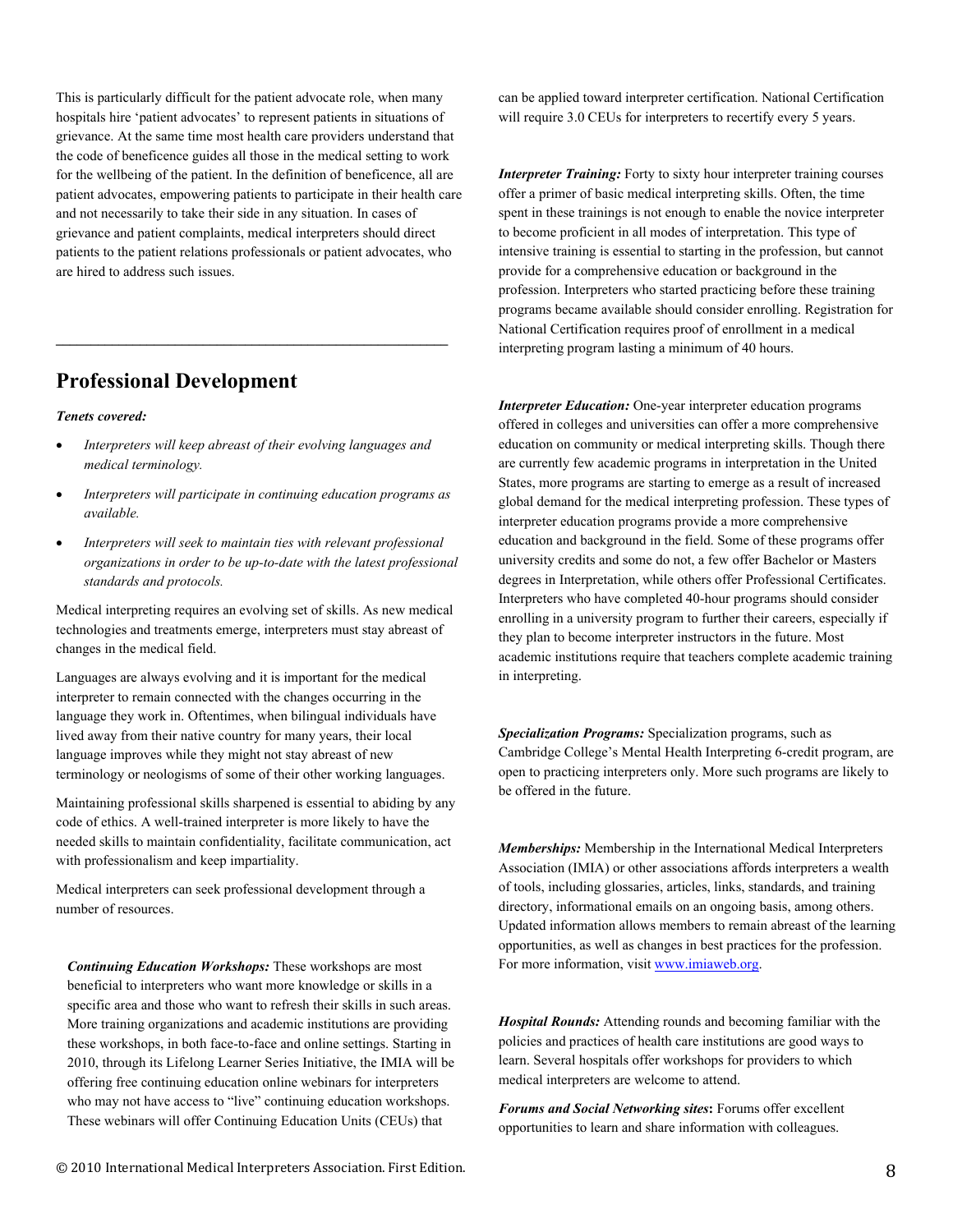Language-specific forums and divisions are particularly useful for terminology queries and language-specific information.

*Meetings and Conferences***:** Regularly attending meetings and conferences of interpreter associations offers medical interpreters a pulse of new technologies, best practices and ideas. The IMIA, ATA, and RID conferences offer CEUs for medical interpreters who are members of their organizations.

*List serves:* Joining a listserv can bring updated information into your e-mail on an ongoing basis.

*Internet:* The Internet offers a wealth of information. To ensure reliability of information, it is best to use reliable sites, such as websites of interpreting associations, medical information portals (e.g. [www.medlineplus.gov,](http://www.medlineplus.gov/) [www.webmd.com](http://www.webmd.com/)), and reputable online glossaries [\(www.lai.com/glossaries.html](http://www.lai.com/glossaries.html)) or the Cross Cultural Health Care Program Bilingual Glossaries

[\(http://www.xculture.org/catalog/index.php?cPath=24&osCsid=5f20b](http://www.xculture.org/catalog/index.php?cPath=24&osCsid=5f20b1dcb946dfb2d4ab48b2489f921c) [1dcb946dfb2d4ab48b2489f921c](http://www.xculture.org/catalog/index.php?cPath=24&osCsid=5f20b1dcb946dfb2d4ab48b2489f921c)).

*Reading:* Reading medical journals and newspapers, both in native and second languages, can help interpreters improve language skills. *Personal glossary:* Developing a personal glossary is essential to increasing your vocabulary. Interpreters have found it helpful to carry a small pocket book to write down new terms as they come up. Glossary compilation should be a topic in every interpreter training program.

### **Process for Ethical Decision-Making**

According to the California Standards for Healthcare Interpreters<sup>[x](#page-10-2)</sup>, the health care professions have developed processes for addressing ethical dilemmas. The following is one process interpreters may use:

- 1. Ask questions to determine whether there is a problem.
- 2. Identify and clearly state the problem, considering the ethical principles that may apply and rank them in applicability.
- 3. Clarify personal values as they relate to the problem.
- 4. Consider alternative actions, including benefits and risks.
- 5. Decide to carry out the action chosen.
- 6. Evaluate the outcome and consider what might be done differently next time.

### **CONCLUSION**

**\_\_\_\_\_\_\_\_\_\_\_\_\_\_\_\_\_\_\_\_\_\_\_\_\_\_\_\_\_\_\_\_\_\_\_\_\_\_\_\_\_\_\_\_\_\_\_\_\_\_\_\_\_\_** 

The Code of Ethics brings about accountability, responsibility and trust to the individuals the profession serves. For interpreters, the Code of Ethics can serve as the guiding document to maintain a standard of professionalism. This Guide should serve as a training tool, reference tool, and evaluation tool. Medical interpreters entering the field must have a deep understanding of their ethical obligation toward patients, providers, employers and clients, as well as toward the profession. All Codes of Ethics for Interpreters are to be respected and appreciated. While this guide uses the framework of the IMIA Code of Ethics, it is important to note that the themes covered are common to all codes of ethics. While some might emphasize or deemphasize a particular tenet, many professions abide by multiple codes of ethics, depending on their affiliations. A list of codes of ethics is available in the Resources Section.

#### **About the International Medical Interpreters Association**

The International Medical Interpreters Association is an umbrella association committed to the advancement of professional medical interpreters as the best practice to equitable language access to health care for linguistically diverse patients. Founded in 1986, with more than 2,000 members, most providing interpreting services in more than 70 languages, the IMIA is the oldest and largest medical interpreter association in the world. While representing medical interpreters as the experts in medical interpreting, membership to the IMIA is open to those interested in medical interpreting and language access. Policy makers, health care administrators, and others interested in medical interpreting are also welcome to join us as associate members. As a trade association, this is an organization that represents the best interests of medical interpreters, and is therefore governed by medical interpreters. For more information about the organization, please go to **[www.imiaweb.org.](http://www.imiaweb.org/)**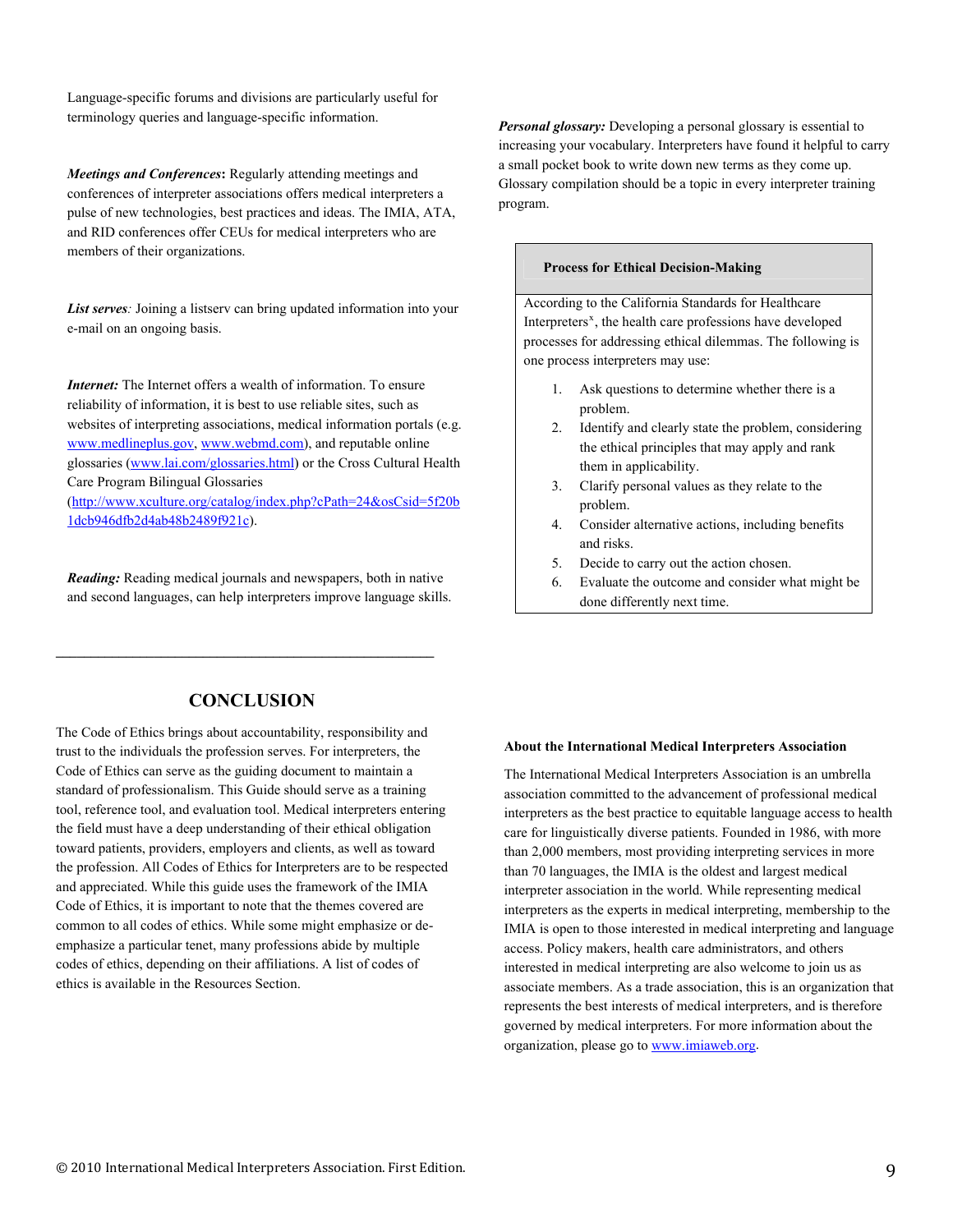### **ACKNOWLEDGEMENTS**

The IMIA acknowledges all the medical interpreters that made the publication of this guide possible. This includes the many interpreters who answered the 2009 Survey on Ethical Conduct, whose best practices are listed in this document, and other reviewers listed below:

Miriam Lizardi, Medical Interpreter Greater Washington, DC Metro Area

Lulu Sanchez, Medical Interpreter Boston Area

The IMIA Guide to Medical Interpreter Ethical Conduct was reviewed and is approved by the IMIA Executive Board members:

Izabel S. Arocha, M.Ed, CMI

Anita Diabate, Vice President

Rose Long, Treasurer

Juana Horton, Secretary

Lola Bendana, Country Representative Liaison

Linda Joyce, CMI, State Representative Liaison

Hank Dallman, CMI, Education Committee Chair

Cynthia Schenck, Fundraising Committee Chair

Oscar Arocha, MM, Corporate Division Chair

Ira SenGupta, Advisory Board Liaison

Janet Bonet, eNews Committee Chair

Fanny Tchortz, Spanish Division Chair

Maria Gatej, Ethics Committee Chair

### **RESOURCES**

#### **Codes of Ethics, Interpreting and Translation Associations**

 $\mathcal{L}_\text{max}$  and the contract of the contract of the contract of the contract of the contract of the contract of

International Medical Interpreters Association: <http://www.imiaweb.org/code/default.asp>

California Healthcare Interpreting Association: [http://chiaonline.org/images/Publications/CA\\_standards\\_healthcare](http://chiaonline.org/images/Publications/CA_standards_healthcare_interpreters.pdf) [\\_interpreters.pdf](http://chiaonline.org/images/Publications/CA_standards_healthcare_interpreters.pdf)

ASTM Standards

<http://www.astm.org/Standards/F2089.htm>

American Translators Association [http://www.atanet.org//aboutus/committees\\_codereview.php](http://www.atanet.org//aboutus/committees_codereview.php)

National Council on Interpreting in Health Care Code of Ethics [http://data.memberclicks.com/site/ncihc/NCIHC%20National%20C](http://data.memberclicks.com/site/ncihc/NCIHC%20National%20Code%20of%20Ethics.pdf) [ode%20of%20Ethics.pdf](http://data.memberclicks.com/site/ncihc/NCIHC%20National%20Code%20of%20Ethics.pdf)

Registry for Interpreters for the Deaf <http://www.rid.org/ethics>

IMIA Ethical Dilemmas <http://www.imiaweb.org/education/ethicaldilemmas.asp>

### **List serves**

CLAS TALK Listserv**:** [http://www.diversityrx.org](http://www.diversityrx.org/) IMIA List serve: [IMIAdiscussion@mail.imiaweb.org](mailto:IMIAdiscussion@mail.imiaweb.org) NCIHC List serve: [www.ncihc.org](http://www.ncihc.org/)

### **Medical Information Sites**

Medline Plus: [http://www.medlineplus.gov](http://www.medlineplus.gov/)

Web MD: [http://www.webmd.com](http://www.webmd.com/)

### **Online Glossaries**

**Language Automation**, Glossaries by Language <http://www.lai.com/glossaries.html>

### **Book Services**

ACEBO: [http://www.acebo.com](http://www.acebo.com/)

InTrans Book Service: http:/[/www.intransbooks.com](http://www.intransbooks.com/)

John Benjamins Publishing: [http://www.benjamins.com/cgi](http://www.benjamins.com/cgi-bin/welcome.cgi)[bin/welcome.cgi](http://www.benjamins.com/cgi-bin/welcome.cgi)

### **Recommended Reading**

California Standards for Healthcare Interpreters [http://chiaonline.org/images/Publications/CA\\_standards\\_healthcare](http://chiaonline.org/images/Publications/CA_standards_healthcare_interpreters.pdf) [\\_interpreters.pdf](http://chiaonline.org/images/Publications/CA_standards_healthcare_interpreters.pdf) 

HIPAA <http://hhs.gov/ocr/hipaa>

LEP, Language Rights [http://www.migrationinformation.org/integration/language\\_portal/](http://www.migrationinformation.org/integration/language_portal/Language_Rights_Briefing_Book.pdf) Language Rights Briefing Book.pdf

The Commonwealth Fund [http://cmwf.org/Content/Publications/Fund-](http://cmwf.org/Content/Publications/Fund-Reports/2006/Aug/Promising-Practices-for-Patient-Centered-Communication-with-Vulnerable-Populations-Examples%20-from-Ei.aspx)[Reports/2006/Aug/Promising-Practices-for-Patient-Centered-](http://cmwf.org/Content/Publications/Fund-Reports/2006/Aug/Promising-Practices-for-Patient-Centered-Communication-with-Vulnerable-Populations-Examples%20-from-Ei.aspx)[Communication-with-Vulnerable-Populations-Examples -from-](http://cmwf.org/Content/Publications/Fund-Reports/2006/Aug/Promising-Practices-for-Patient-Centered-Communication-with-Vulnerable-Populations-Examples%20-from-Ei.aspx)[Ei.aspx](http://cmwf.org/Content/Publications/Fund-Reports/2006/Aug/Promising-Practices-for-Patient-Centered-Communication-with-Vulnerable-Populations-Examples%20-from-Ei.aspx)